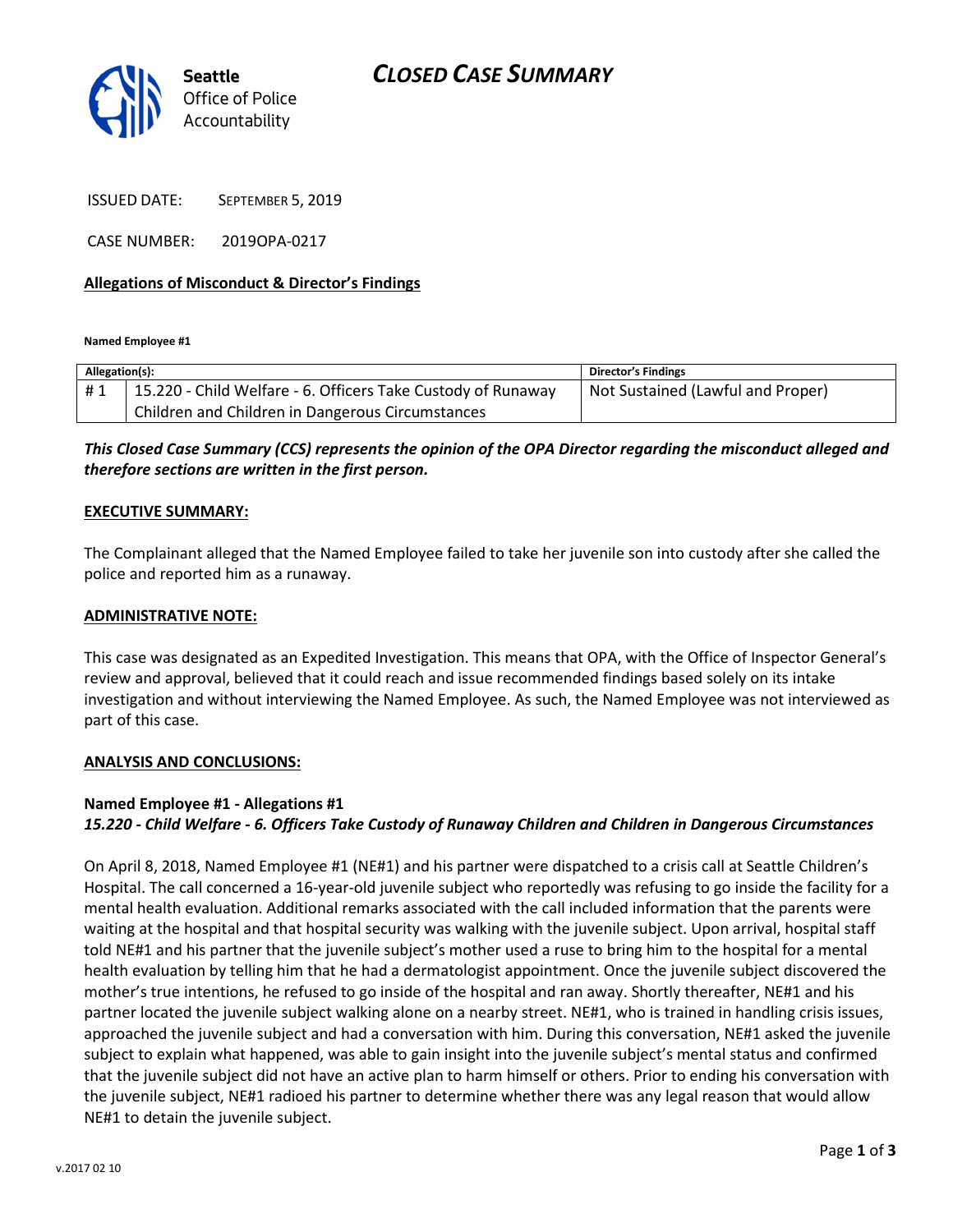## CLOSE CASE SUMMARY

OPA CASE NUMBER: 2019OPA-0217

NE#1's partner told him: "Negative, he arrived here with his parents today for an appointment and just walked out." At that point, NE#1 broke contact with the juvenile subject and allowed the juvenile subject to walk away by himself.

The Complainant called 911 to report that the juvenile subject had run away from the hospital and that SPD officers who initially responded to the scene failed to bring him back to the hospital. Dispatch remarks associated with this call included information that the juvenile subject was in crisis and that he was a first-time runaway. By the time a second set of officers was able to respond to this call, several hours had passed and hospital staff told the responding officers that the juvenile subject's parents had located their son.

As part of its investigation, OPA reviewed the Body Worn Video (BWV) associated with this incident. OPA found the video to be congruent with the information described above.

OPA further interviewed the Complainant. The Complainant told OPA that she reported the juvenile subject as a runaway and said that she wanted him brought back to the hospital so that he could receive the mental evaluation she believed he needed. The Complainant stated that she was afraid of the juvenile subject and that his mental state appeared to be getting worse. The Complainant was frustrated by being told by one of the officers who initially responded (identified by OPA as NE#1) that he could not force the juvenile subject to return to the hospital. The Complainant explained that after she waited for a period of time for the juvenile subject to return the hospital after NE#1 and his partner left, she called 911 for assistance a second time. The Complainant then explained to OPA that fortunately her husband located the juvenile subject in Renton. The Complainant lamented to OPA that the police are supposed to help and protect, but on the day of this incident that did not happen.

SPD Policy 15.220-POL-6 provides guidance for when officers have the authority to take runaway children into protective custody. As an overarching matter, officers may only do so where they can establish that the child is in dangerous circumstances. The policy defines dangerous circumstances as a subjective assessment within the discretion of the officer. Among the factors to be considered when determining dangerous circumstances are: the child's physical condition; the environment where the child is encountered; and the time of day and situation where the child is encountered. The policy further notes that where an officer, who is acting in good faith, fails to take a child into custody, that officer is immune from any subsequent liability.

As discussed above, NE#1 made an assessment, based on evaluation of and discussions with the juvenile subject, that the juvenile subject was not in dangerous circumstances. Based on a review of the evidence, including the BWV, OPA cannot say that this determination was unreasonable. The juvenile subject did not appear to be in crisis or otherwise in distress, his physical condition seemed largely normal, he was not in a dangerous area, and the contact was made in daytime hours. Given that NE#1 determined that the juvenile subject was not in dangerous circumstances, he was not compelled by policy to take the juvenile subject into custody.

Moreover, NE#1 relied on his training to determine that the juvenile subject was not in crisis and did not pose an imminent risk to himself or others. Accordingly, NE#1 had no legal basis to detain the juvenile subject to the Involuntary Treatment Act. Notably, hospital staff agreed that there was an insufficient basis to detain the juvenile subject, which lends further support for a finding that NE#1 acted reasonably here.



Seattle

Office of Police Accountability